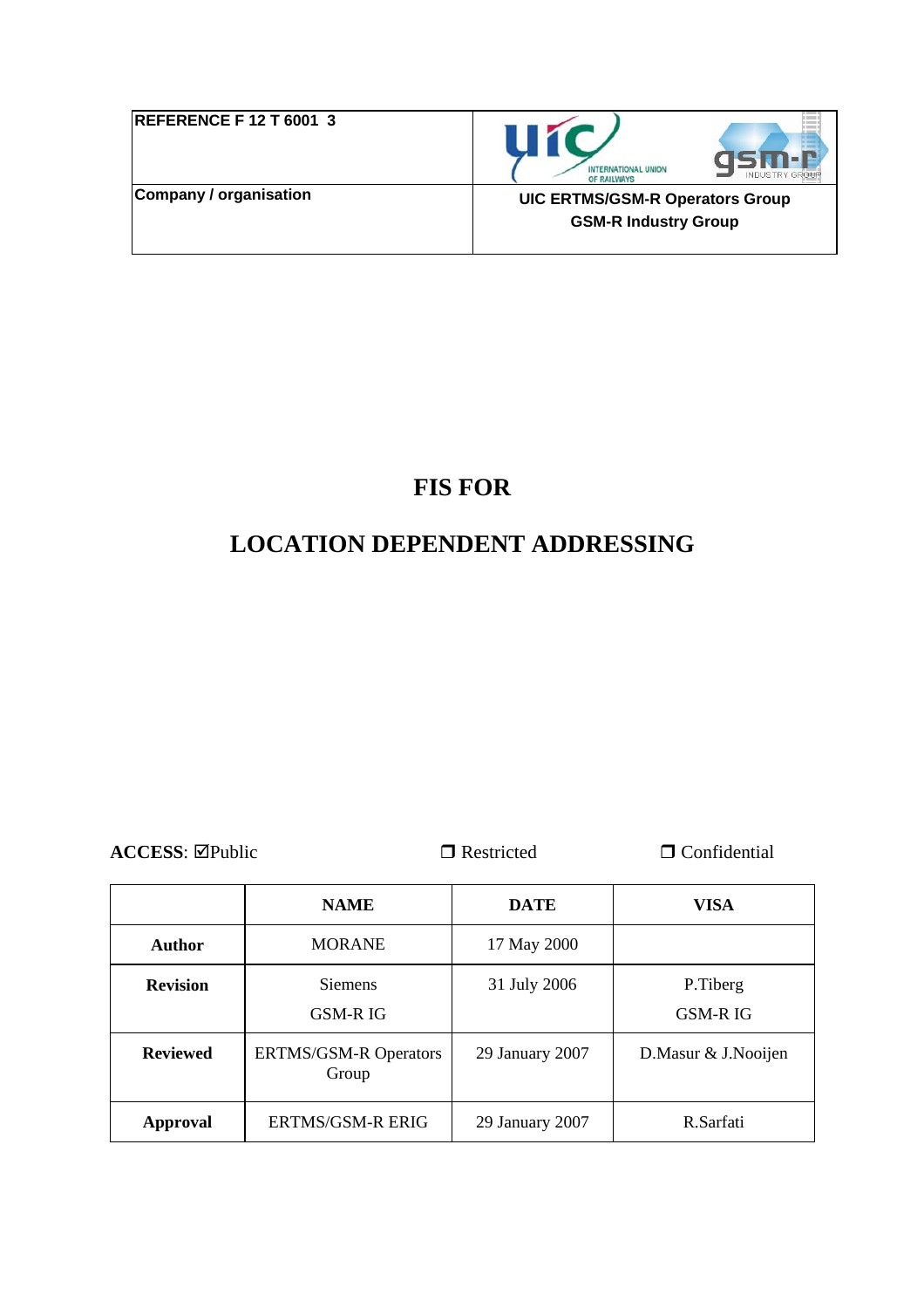# **EVOLUTION SHEET**

| <b>Version</b> | <b>Date</b> | Author         | <b>MODIFICATION</b>               |  |
|----------------|-------------|----------------|-----------------------------------|--|
| A              | 27/08/1996  | AMC            | Creation                          |  |
| B              | 09/09/1996  | AMC            | Editorial changes                 |  |
|                | 25/09/1996  | AMC            | First approved version            |  |
| $\overline{2}$ | 31/07/2000  | <b>MORANE</b>  | Specification update second issue |  |
| 2.1            | 27/06/2006  | <b>Siemens</b> | Header and Reference list updated |  |
| 2.2            | 31/07/2006  | <b>Siemens</b> | Reference list updated            |  |
| 2.3            | 30/11/2006  | <b>Siemens</b> | Updated with OG comments          |  |
| 3              | 29/01/2007  | OG &IG         | Specification update third issue  |  |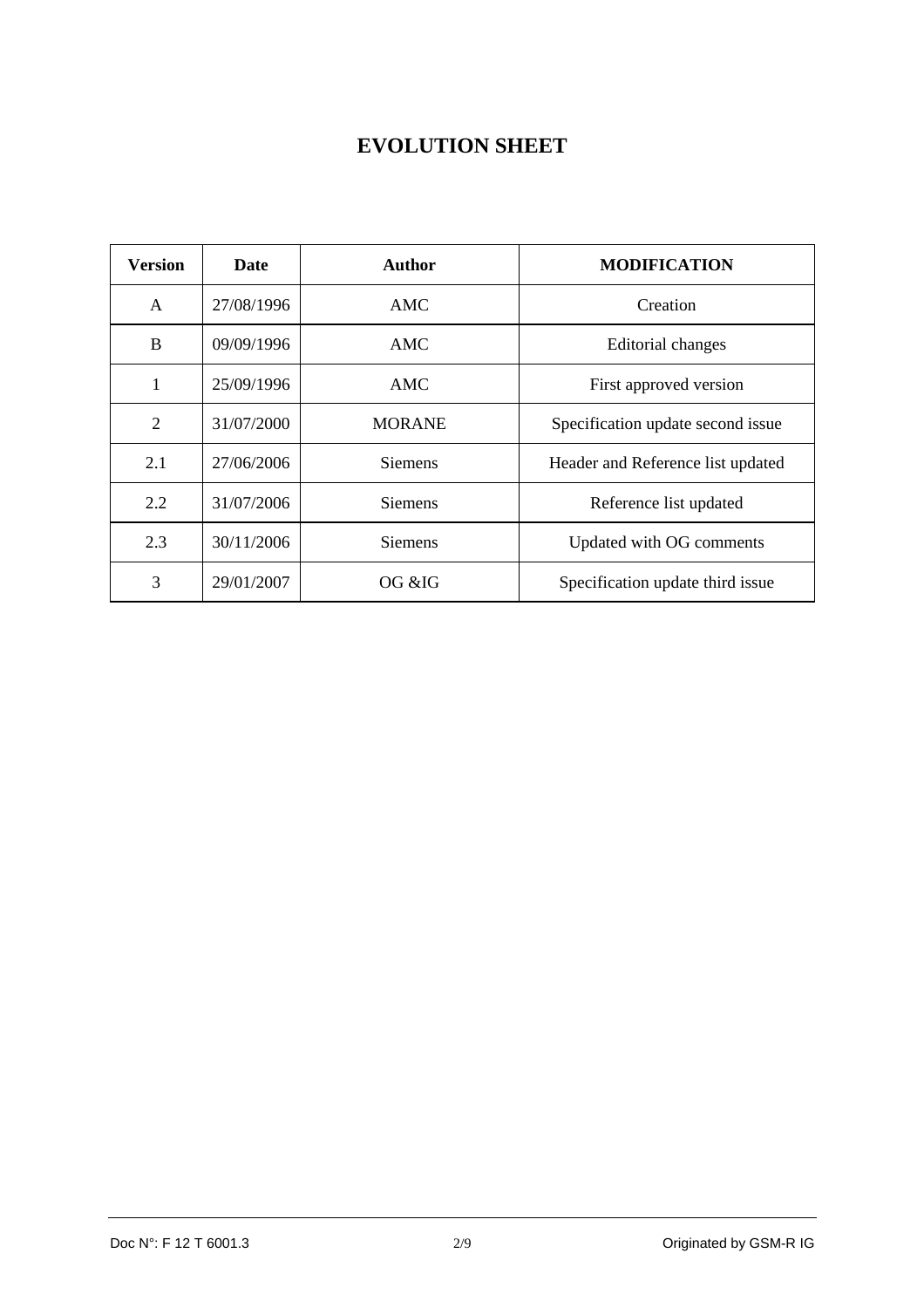# **TABLE OF CONTENTS**

| 3. |      |  |
|----|------|--|
|    |      |  |
|    |      |  |
|    |      |  |
|    | 6.1. |  |
|    |      |  |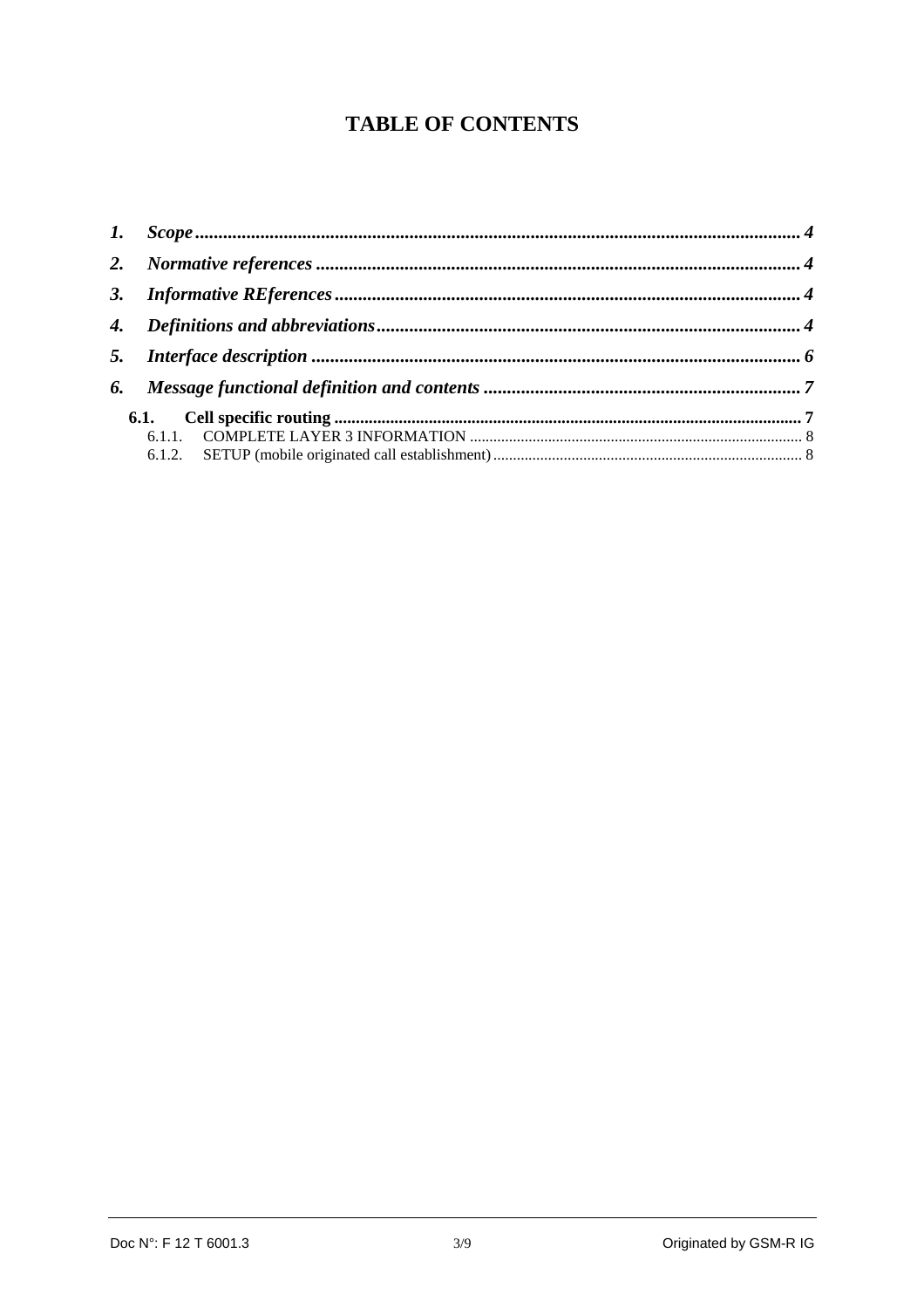# <span id="page-3-0"></span>**1. SCOPE**

This Functional Interface Specification (FIS) specifies the GSM-R interface requirements involved in the realisation of the GSM-R feature *Location dependent addressing*.

The called party on the fixed network side is an ISDN party or a non-ISDN party and is called by a specific Short Code, which identifies its function (for instance primary train controller, electricity supply controller, secondary controller).

### **2. NORMATIVE REFERENCES**

- [1] MORANE FFFS for Location Dependent Addressing, F 10 T 6001 4
- [2] GSM 05.08 8.2.1 Digital cellular telecommunications system (Phase 2+); Radio subsystem link control
- [3] 3GPP TS 24.087 3.0.0 User-to-User Signaling (UUS) Stage 3
- [4] GSM 08.08 BSS MSC interface Layer 3 specification, version as per [7]
- [5] EIRENE SRS version 15
- [6] 3GPP TS 24.008 3.3.0 Mobile radio interface layer 3 specification, Core Network Protocols - Stage 3

#### **3. INFORMATIVE REFERENCES**

- [7] EN 301 515 v2.3.0 "Global System for Mobile Communication (GSM); Requirements for GSM operation on railways"
- [8] TR 102 281 v 2.0.0, "Detailed requirements for GSM operation on Railways"
- [9] O-2773 Interface Requirements Specification enhanced Location Dependent Addressing, version 5.0
- [10] MORANE SSRS, A 04/02 T 6002

#### **4. DEFINITIONS AND ABBREVIATIONS**

| <b>BCD</b>  | <b>Binary Coded Decimal</b>               |
|-------------|-------------------------------------------|
| <b>BSC</b>  | <b>Base Station Controller</b>            |
| <b>BSS</b>  | <b>Base Station System</b>                |
| FN          | <b>Functional Number</b>                  |
| <b>FNT</b>  | <b>Fixed Network User Terminal</b>        |
| <b>CGI</b>  | Cell Global Identification                |
| <b>GCR</b>  | Group Call Register                       |
| <b>GMSC</b> | Gateway MSC                               |
| <b>GPS</b>  | <b>Global Positioning System</b>          |
| <b>GSM</b>  | Global System for Mobile Communications   |
| GSM-R       | <b>GSM Rail</b>                           |
| <b>IAM</b>  | Initial Address Message                   |
| <b>ISDN</b> | <b>Integrated Service Digital Network</b> |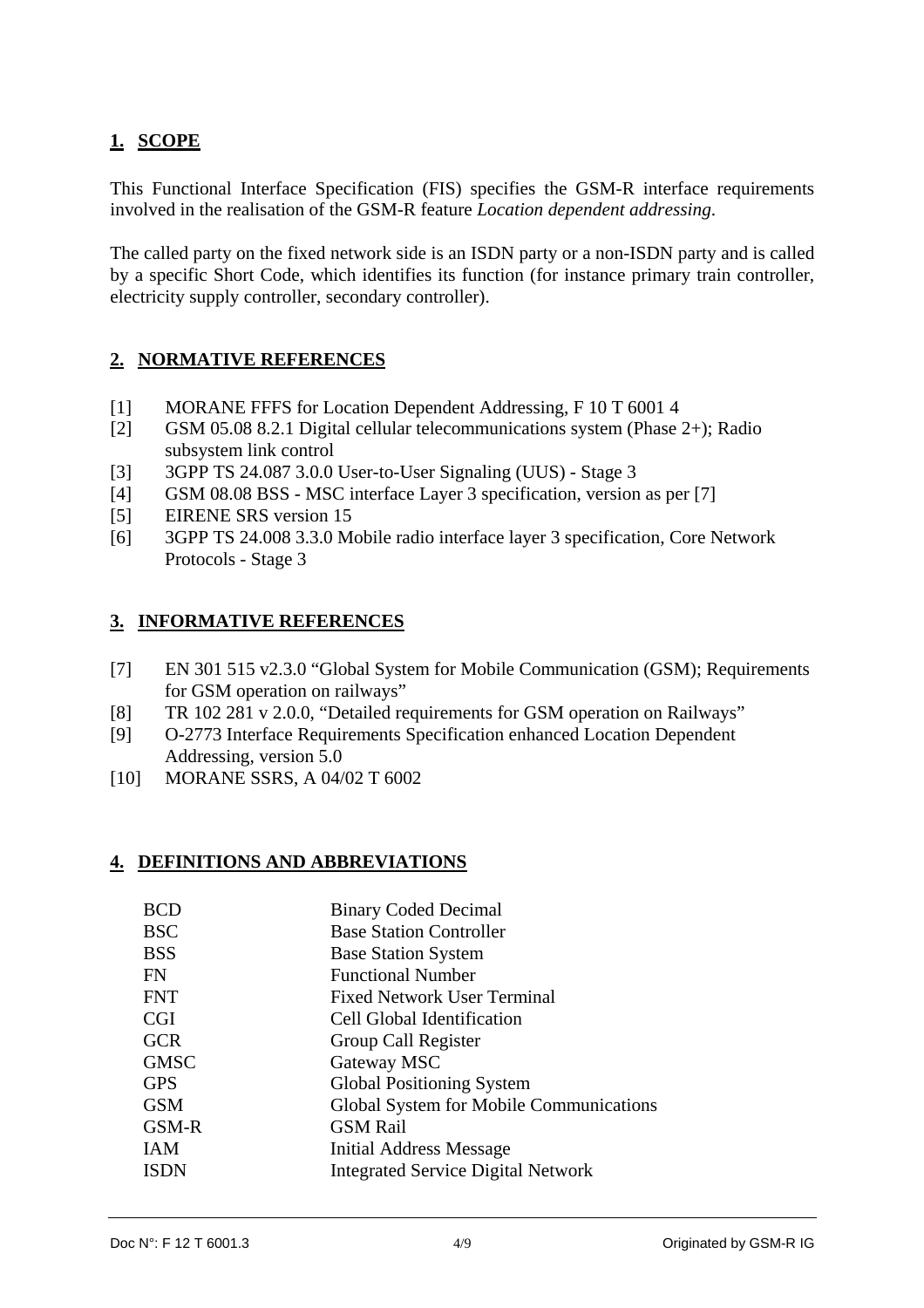| <b>LDA</b><br><b>Location Dependent Addressing</b> |  |
|----------------------------------------------------|--|
| <b>MOC</b><br>Mobile Originating Call              |  |
| <b>MS</b><br><b>Mobile Station</b>                 |  |
| <b>MSC</b><br>Mobile Switching Centre              |  |
| MT<br><b>Mobile Termination</b>                    |  |
| <b>MTC</b><br><b>Mobile Terminating Call</b>       |  |
| OMC<br><b>Operation and Maintenance Centre</b>     |  |
| <b>PABX</b><br>Private Automatic Branch eXchange   |  |
| UUS1<br>User to User Signalling                    |  |
| <b>VGCS</b><br>Voice Group Call Service            |  |
| <b>VLR</b><br><b>Visitor Location Register</b>     |  |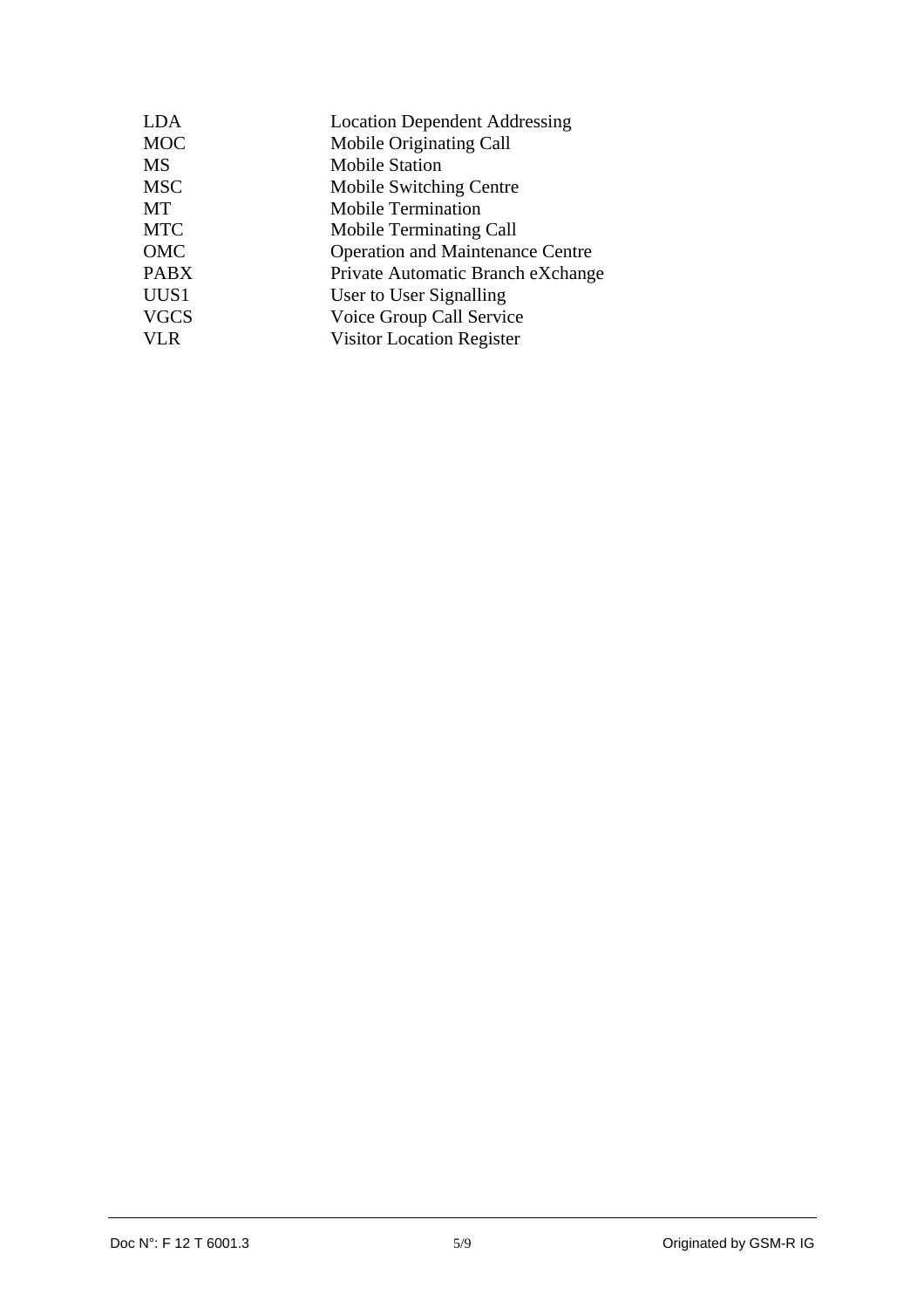## <span id="page-5-0"></span>**5. INTERFACE DESCRIPTION**

Like described in [1] the way adopted to realise the functionality of Location Dependent Addressing is

• Mobile originated call setup by applying cell specific routing triggered by specific Short Codes

This FIS describes the special requirements for the GSM-R functionality *Location Dependent Addressing* on the A and Um interfaces for the mobile originated cal set up.



**Figure 1: General architecture**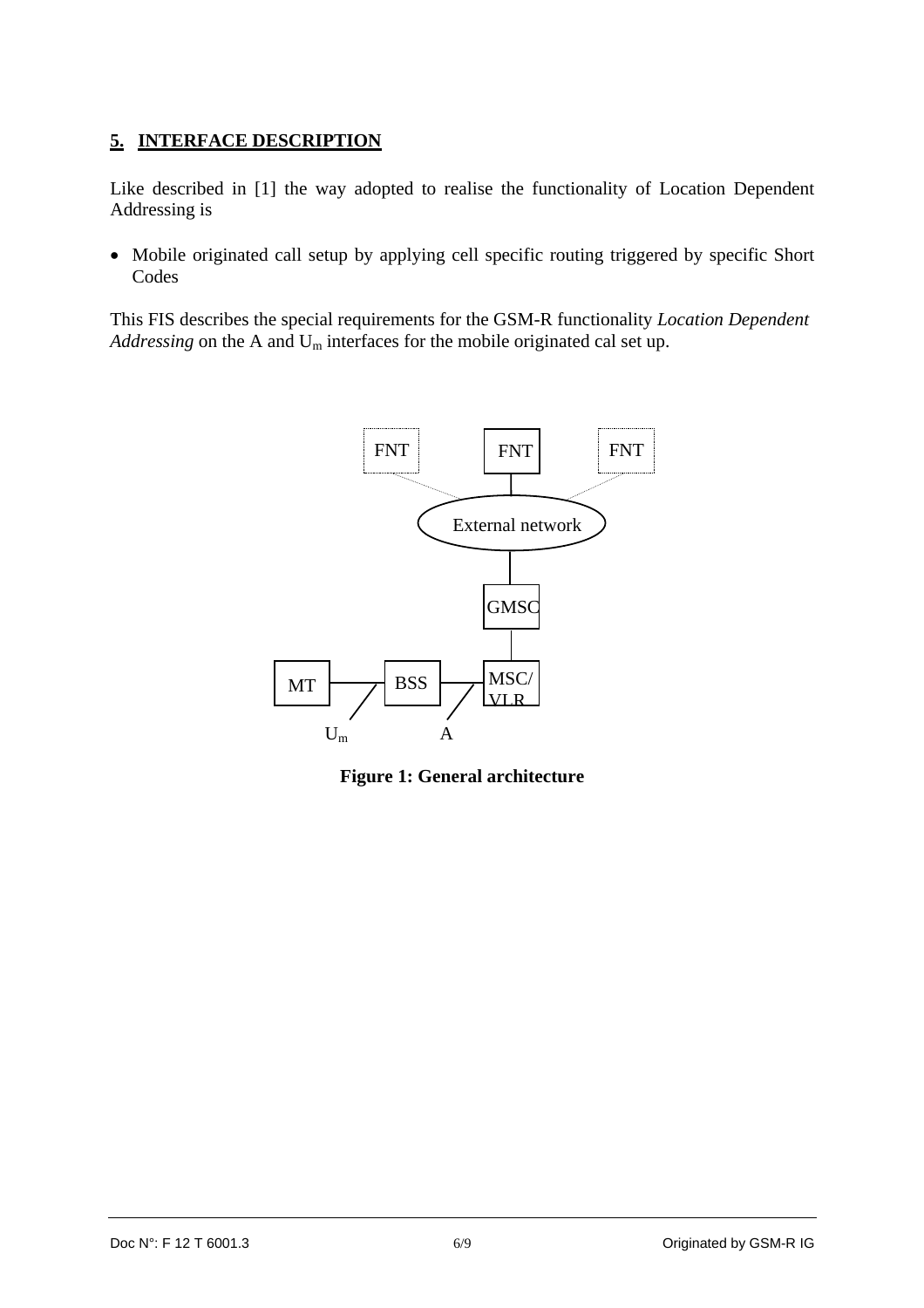### <span id="page-6-0"></span>**6. MESSAGE FUNCTIONAL DEFINITION AND CONTENTS**

In the scenario below the messages on the A and  $U_m$  interface are identified, that are used to carry the information necessary for the location dependent addressing. These messages are printed in bold letters.



**Figure 2: General Message Flow** 

## *6.1. Cell specific routing*

The messages used to provide the necessary information for the GSM-R feature *Cell specific routing* are COMPLETE LAYER 3 INFORMATION (ref.: [4]) and SETUP (ref.: [6]). All other messages will not be described here.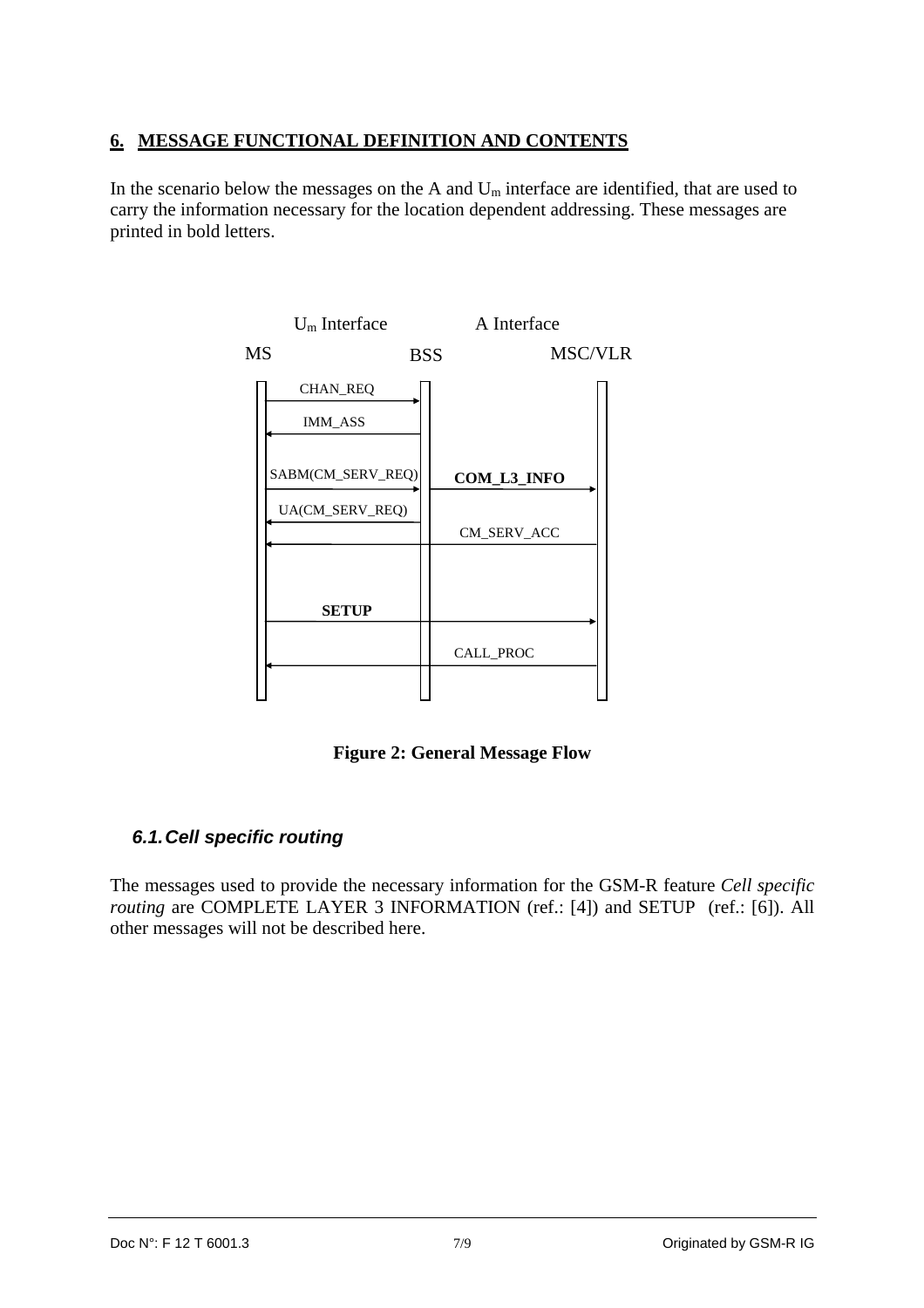### **6.1.1. COMPLETE LAYER 3 INFORMATION**

<span id="page-7-0"></span>The COMPLETE LAYER 3 INFORMATION message contains the mandatory information element *Cell Identification* according [4]. This cell identification will be used by the MSC to identify the correct controller. In order to avoid ambiguities in case of different network configurations always the usage of the Cell Global Identification (CGI) is recommended.

|                              | octet 1 |  |  |        |  |               |         |         |
|------------------------------|---------|--|--|--------|--|---------------|---------|---------|
|                              |         |  |  | Length |  |               |         | octet 2 |
| Cell identification<br>Spare |         |  |  |        |  |               | octet 3 |         |
| discriminator                |         |  |  |        |  |               |         |         |
|                              |         |  |  |        |  |               |         |         |
| Cell identification          |         |  |  |        |  | $octet 4 - n$ |         |         |

### **Table 1: Complete Layer 3 information element**

<Cell identification discriminator> 0000 The whole Cell Global Identifier (MCC,MNC,LAC,CI) is used to identify the cell

#### **6.1.2. SETUP (mobile originated call establishment)**

To trigger the MSC to perform cell specific routing a 4 digit specific Short Code corresponding to chapter *Numbering plan* in [5] has to be used.

The standard SETUP message is used to carry this functional Short Code instead of an ISDN address towards the MSC using the mandatory information element Called Party BCD Number according [6].

|                    | Called party BCD number IEI                |  |                    |  |                    |  |         | octet 1            |
|--------------------|--------------------------------------------|--|--------------------|--|--------------------|--|---------|--------------------|
|                    | Length of called party BCD number contents |  |                    |  |                    |  |         | octet 2            |
|                    |                                            |  |                    |  |                    |  |         |                    |
|                    | Numbering plan<br>Type of number           |  |                    |  |                    |  |         | octet 3            |
|                    |                                            |  |                    |  | identification     |  |         |                    |
|                    |                                            |  |                    |  |                    |  |         |                    |
| Short Code digit 2 |                                            |  | Short Code digit 1 |  |                    |  | octet 4 |                    |
| Short Code digit 4 |                                            |  |                    |  | Short Code digit 3 |  |         | octet <sub>5</sub> |

#### **Table 2: Layout of Called Party Address**